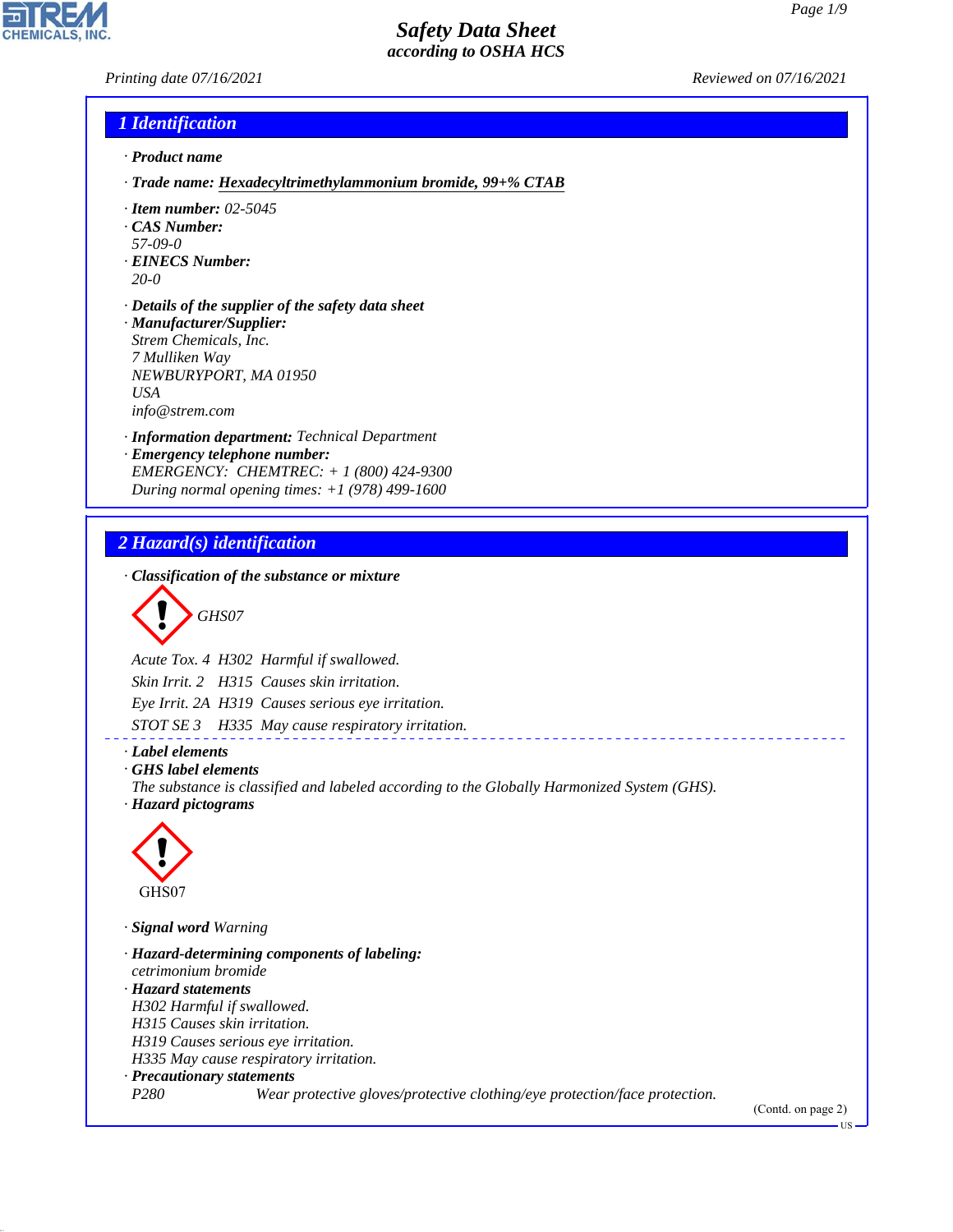*Printing date 07/16/2021 Reviewed on 07/16/2021*



*· General information:*

*Symptoms of poisoning may even occur after several hours; therefore medical observation for at least 48 hours after the accident.*

- *· After inhalation: In case of unconsciousness place patient stably in side position for transportation.*
- *· After skin contact: Immediately wash with water and soap and rinse thoroughly.*
- *· After eye contact:*

44.1.1

*Rinse opened eye for several minutes under running water. If symptoms persist, consult a doctor.*

- *· After swallowing: Immediately call a doctor.*
- *· Information for doctor:*
- *· Most important symptoms and effects, both acute and delayed No further relevant information available.*
- *· Indication of any immediate medical attention and special treatment needed*
- *No further relevant information available.*

(Contd. on page 3)

US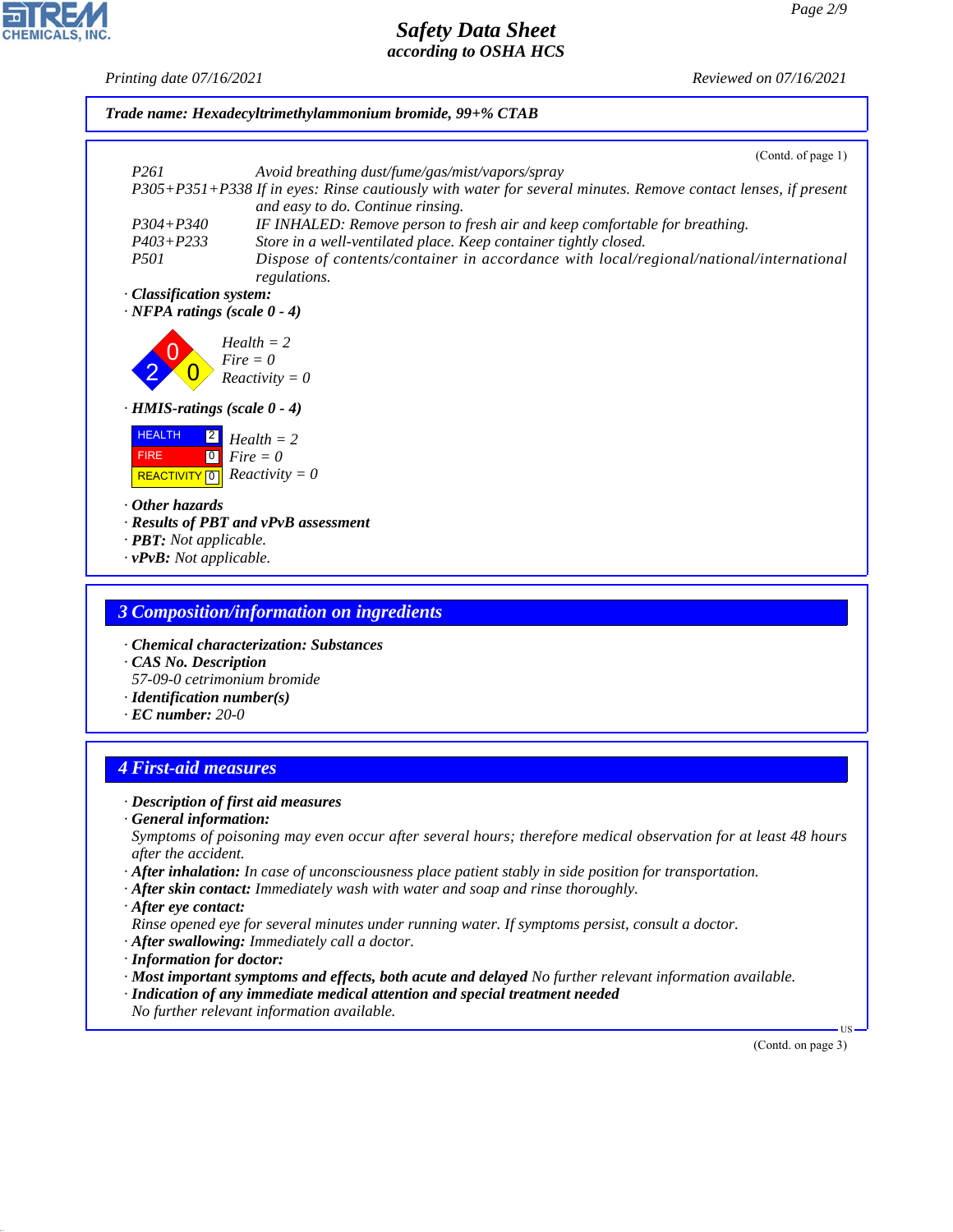*Printing date 07/16/2021 Reviewed on 07/16/2021*

*Trade name: Hexadecyltrimethylammonium bromide, 99+% CTAB*

(Contd. of page 2)

### *5 Fire-fighting measures*

- *· Extinguishing media*
- *· Suitable extinguishing agents:*
- *Sand. Do not use water.*
- *CO2, sand, extinguishing powder. Do not use water.*
- *Use fire fighting measures that suit the environment.*
- *· For safety reasons unsuitable extinguishing agents: Water*
- *· Special hazards arising from the substance or mixture No further relevant information available.*
- *· Advice for firefighters*
- *· Protective equipment: No special measures required.*

#### *6 Accidental release measures*

- *· Personal precautions, protective equipment and emergency procedures Not required.*
- *· Environmental precautions: No special measures required.*
- *· Methods and material for containment and cleaning up:*
- *Dispose contaminated material as waste according to item 13. Ensure adequate ventilation.*
- *Do not flush with water or aqueous cleansing agents*
- *· Reference to other sections*
- *See Section 7 for information on safe handling.*
- *See Section 8 for information on personal protection equipment.*
- *See Section 13 for disposal information.*
- *· Protective Action Criteria for Chemicals*

*· PAC-1:*

*· PAC-2:*

*· PAC-3:*

#### *7 Handling and storage*

- *· Handling:*
- *· Precautions for safe handling Ensure good ventilation/exhaustion at the workplace.*
- *· Information about protection against explosions and fires: No special measures required.*
- *· Conditions for safe storage, including any incompatibilities*
- *· Storage:*

44.1.1

- *· Requirements to be met by storerooms and receptacles: No special requirements.*
- *· Information about storage in one common storage facility: Not required.*
- *· Further information about storage conditions: Keep receptacle tightly sealed.*
- *· Specific end use(s) No further relevant information available.*

*8 Exposure controls/personal protection*

*· Additional information about design of technical systems: No further data; see item 7.*

(Contd. on page 4)

*1.2 mg/m3*

*14 mg/m3*

*81 mg/m3*

**HS**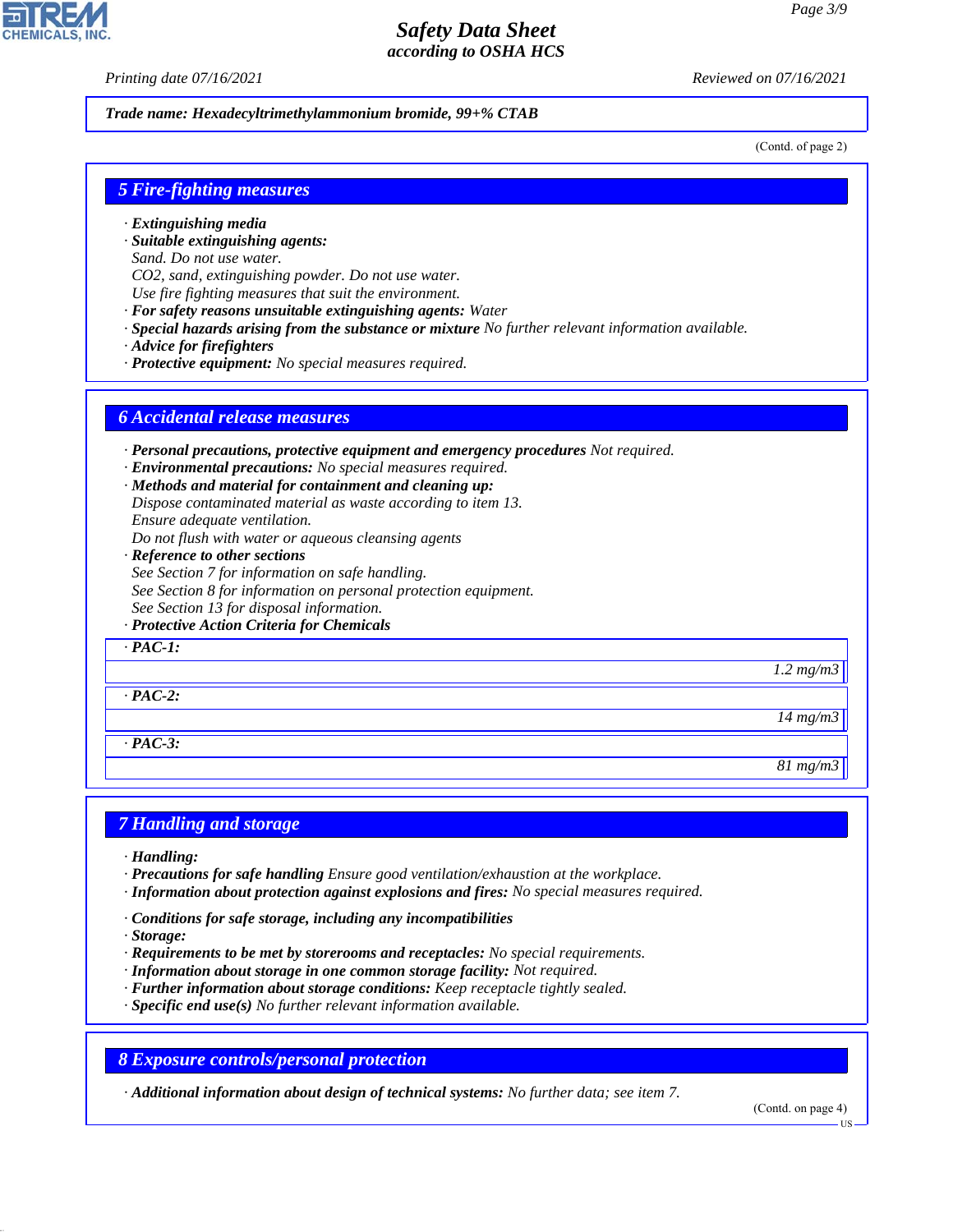CHEMICALS, INC.

44.1.1

*Printing date 07/16/2021 Reviewed on 07/16/2021*

*Trade name: Hexadecyltrimethylammonium bromide, 99+% CTAB*

| (Contd. of page 3)                                                                                                                                                                                                                                    |  |
|-------------------------------------------------------------------------------------------------------------------------------------------------------------------------------------------------------------------------------------------------------|--|
| Control parameters                                                                                                                                                                                                                                    |  |
| Components with limit values that require monitoring at the workplace: Not required.                                                                                                                                                                  |  |
| $\cdot$ <b>Additional information:</b> The lists that were valid during the creation were used as basis.                                                                                                                                              |  |
| · Exposure controls                                                                                                                                                                                                                                   |  |
| · Personal protective equipment:                                                                                                                                                                                                                      |  |
| · General protective and hygienic measures:                                                                                                                                                                                                           |  |
| Keep away from foodstuffs, beverages and feed.                                                                                                                                                                                                        |  |
| Immediately remove all soiled and contaminated clothing.                                                                                                                                                                                              |  |
| Wash hands before breaks and at the end of work.                                                                                                                                                                                                      |  |
| Avoid contact with the eyes and skin.                                                                                                                                                                                                                 |  |
| <b>· Breathing equipment:</b> A NIOSH approved respirator in accordance with 29 CFR 1910.134.                                                                                                                                                         |  |
| · Protection of hands:                                                                                                                                                                                                                                |  |
| Protective gloves                                                                                                                                                                                                                                     |  |
| The glove material has to be impermeable and resistant to the product/ the substance/ the preparation.<br>Due to missing tests no recommendation to the glove material can be given for the product/ the preparation/ the<br><i>chemical mixture.</i> |  |
| Selection of the glove material on consideration of the penetration times, rates of diffusion and the degradation                                                                                                                                     |  |
| · Material of gloves                                                                                                                                                                                                                                  |  |
| The selection of the suitable gloves does not only depend on the material, but also on further marks of quality and<br>varies from manufacturer to manufacturer.                                                                                      |  |
| · Penetration time of glove material                                                                                                                                                                                                                  |  |
| The exact break through time has to be found out by the manufacturer of the protective gloves and has to be<br><i>observed.</i>                                                                                                                       |  |
| $\cdot$ Eye protection:                                                                                                                                                                                                                               |  |
| Tightly sealed goggles                                                                                                                                                                                                                                |  |

| · Information on basic physical and chemical properties<br>· General Information |                               |  |
|----------------------------------------------------------------------------------|-------------------------------|--|
| $\cdot$ Appearance:                                                              |                               |  |
| Form:                                                                            | Solid                         |  |
| Color:                                                                           | White                         |  |
| $\cdot$ Odor:                                                                    | <i><u><b>Odorless</b></u></i> |  |
| Odor threshold:                                                                  | Not determined.               |  |
| $\cdot$ pH-value:                                                                | Not applicable.               |  |
| $\cdot$ Change in condition                                                      |                               |  |
| Melting point/Melting range:                                                     | 248-251 °C (478-484 °F)       |  |
| <b>Boiling point/Boiling range:</b>                                              | Undetermined.                 |  |
| · Flash point:                                                                   | Not applicable.               |  |
| · Flammability (solid, gaseous):                                                 | Not determined.               |  |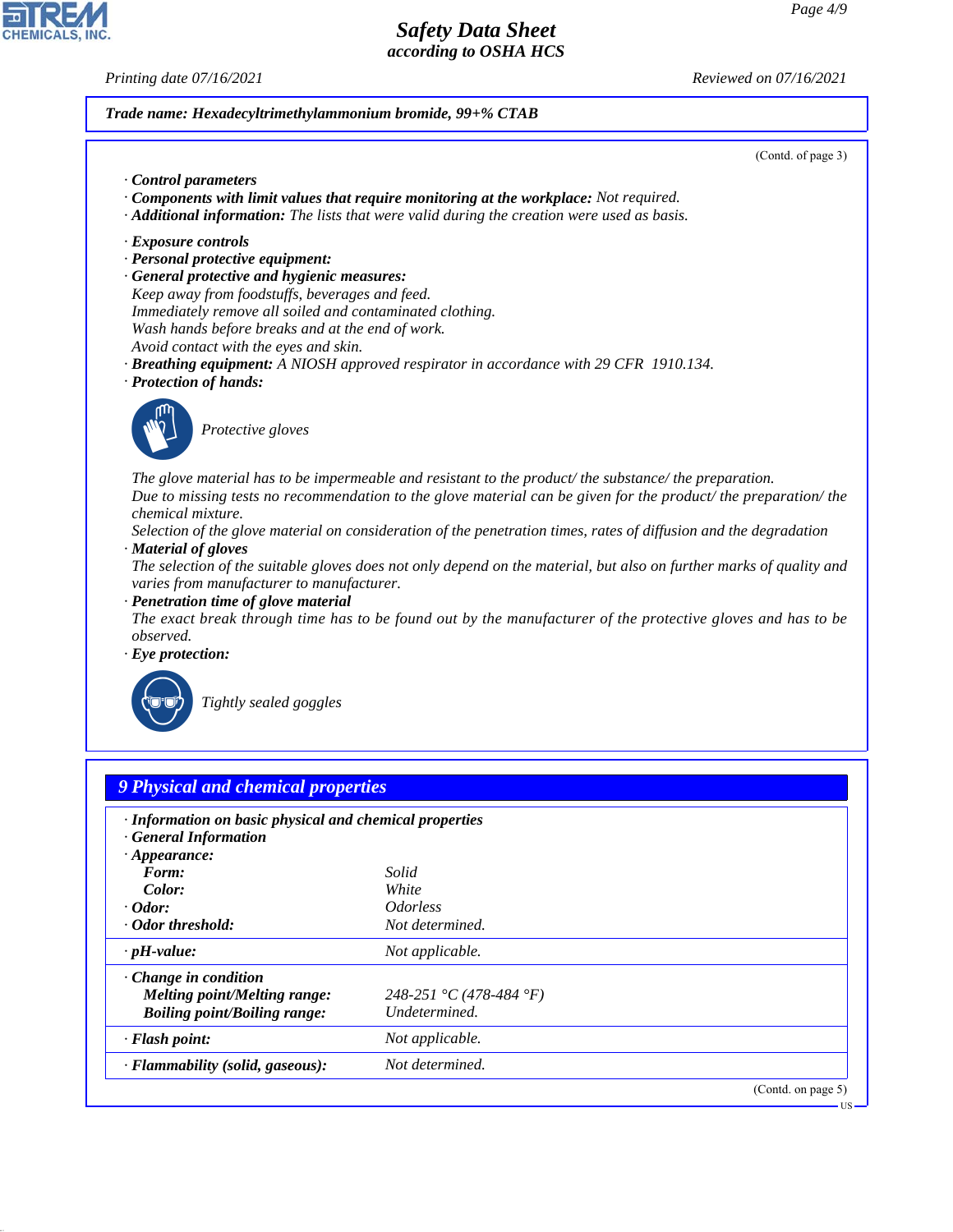**CHEMICALS, INC.** 

*Printing date 07/16/2021 Reviewed on 07/16/2021*

*Trade name: Hexadecyltrimethylammonium bromide, 99+% CTAB*

|                                                                  | (Contd. of page 4)                            |  |
|------------------------------------------------------------------|-----------------------------------------------|--|
| · Ignition temperature:                                          |                                               |  |
| Decomposition temperature:                                       | Not determined.                               |  |
| $\cdot$ Auto igniting:                                           | Not determined.                               |  |
| · Danger of explosion:                                           | Product does not present an explosion hazard. |  |
| · Explosion limits:                                              |                                               |  |
| Lower:                                                           | Not determined.                               |  |
| <b>Upper:</b>                                                    | Not determined.                               |  |
| · Vapor pressure:                                                | Not applicable.                               |  |
| $\cdot$ Density at 20 $\cdot$ C (68 $\cdot$ F):                  | $0.5$ g/cm <sup>3</sup> (4.1725 lbs/gal)      |  |
| $\cdot$ Bulk density at 20 $\textdegree$ C (68 $\textdegree$ F): | $390 \ kg/m^3$                                |  |
| · Relative density                                               | Not determined.                               |  |
| · Vapor density                                                  | Not applicable.                               |  |
| $\cdot$ Evaporation rate                                         | Not applicable.                               |  |
| · Solubility in / Miscibility with                               |                                               |  |
| Water at 20 $\textdegree$ C (68 $\textdegree$ F):                | 3 g/l                                         |  |
| · Partition coefficient (n-octanol/water): Not determined.       |                                               |  |
| · Viscosity:                                                     |                                               |  |
| Dynamic:                                                         | Not applicable.                               |  |
| Kinematic:                                                       | Not applicable.                               |  |
| · Solvent content:                                               |                                               |  |
| Organic solvents:                                                | $0.0\%$                                       |  |
| <b>VOC</b> content:                                              | 0.0 g/l / 0.00 lb/gl                          |  |
| <b>Solids content:</b>                                           | 100.0%                                        |  |
| $\cdot$ Other information                                        | No further relevant information available.    |  |

### *10 Stability and reactivity*

*· Reactivity No further relevant information available.*

- *· Chemical stability*
- *· Thermal decomposition / conditions to be avoided: No decomposition if used according to specifications.*
- *· Possibility of hazardous reactions No dangerous reactions known.*
- *· Conditions to avoid No further relevant information available.*
- *· Incompatible materials: No further relevant information available.*
- *· Hazardous decomposition products: No dangerous decomposition products known.*

### *11 Toxicological information*

*· Information on toxicological effects*

*· Acute toxicity:*

44.1.1

*· LD/LC50 values that are relevant for classification:*

*57-09-0 cetrimonium bromide*

*Oral LD50 410 mg/kg (rat)*

#### *· Primary irritant effect:*

*· on the skin: Irritant to skin and mucous membranes.*

(Contd. on page 6)

US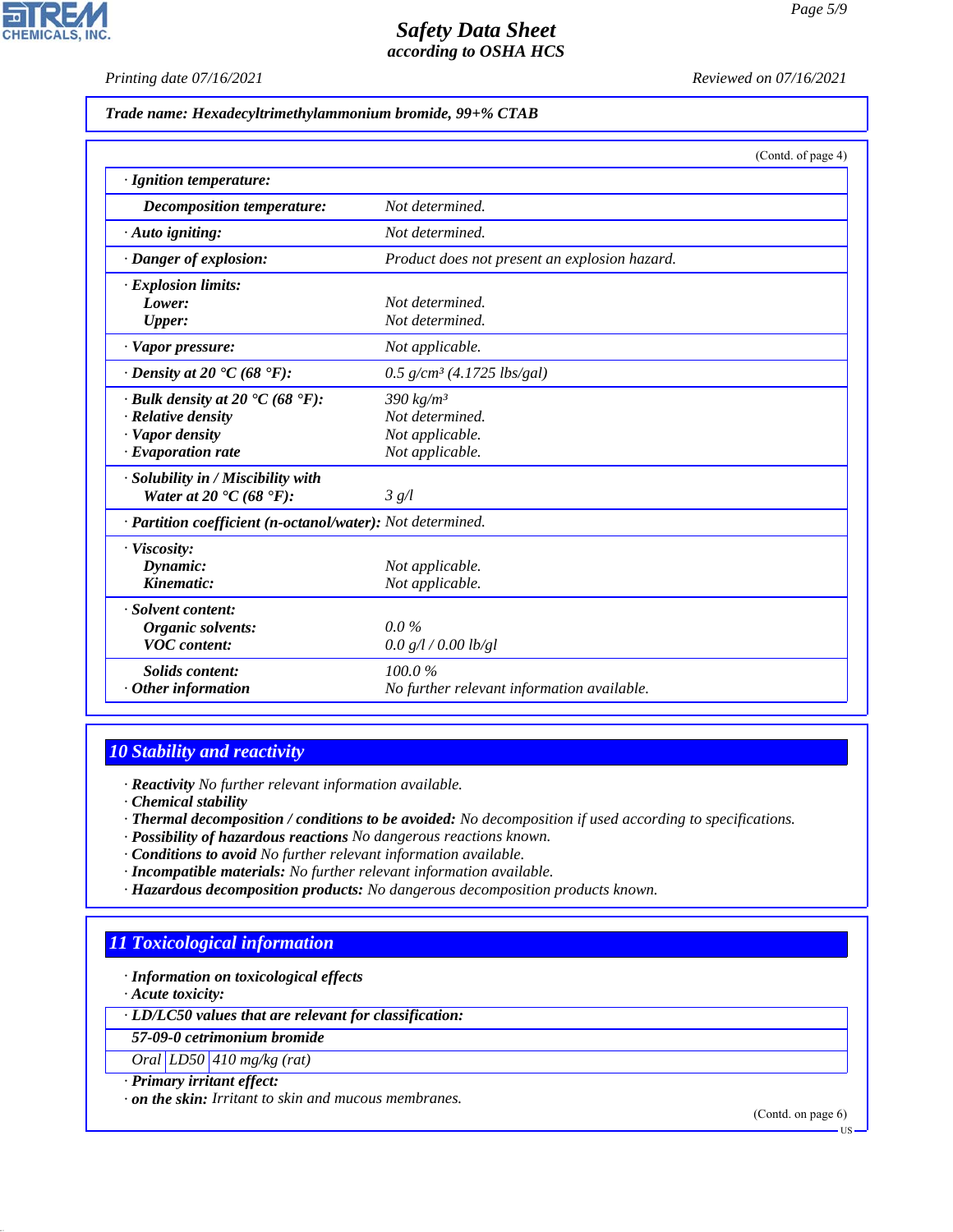**CHEMICALS, INC** 

*Printing date 07/16/2021 Reviewed on 07/16/2021*

(Contd. of page 5)

US

*Trade name: Hexadecyltrimethylammonium bromide, 99+% CTAB*

*· on the eye: Irritating effect.*

*· Sensitization: No sensitizing effects known.*

*· Additional toxicological information:*

*· Carcinogenic categories*

*· IARC (International Agency for Research on Cancer)*

*Substance is not listed.*

*· NTP (National Toxicology Program)*

*Substance is not listed.*

*· OSHA-Ca (Occupational Safety & Health Administration)*

*Substance is not listed.*

### *12 Ecological information*

*· Toxicity*

- *· Aquatic toxicity: No further relevant information available.*
- *· Persistence and degradability No further relevant information available.*
- *· Behavior in environmental systems:*
- *· Bioaccumulative potential No further relevant information available.*
- *· Mobility in soil No further relevant information available.*
- *· Additional ecological information:*
- *· General notes: Not known to be hazardous to water.*
- *· Results of PBT and vPvB assessment*
- *· PBT: Not applicable.*
- *· vPvB: Not applicable.*
- *· Other adverse effects No further relevant information available.*

### *13 Disposal considerations*

*· Waste treatment methods*

*· Recommendation:*

44.1.1

*Must not be disposed of together with household garbage. Do not allow product to reach sewage system.*

- *· Uncleaned packagings:*
- *· Recommendation: Disposal must be made according to official regulations.*

| <b>14 Transport information</b>                |                                                     |  |  |
|------------------------------------------------|-----------------------------------------------------|--|--|
| ⋅ UN-Number<br>· DOT, IMDG, IATA               | <i>UN3077</i>                                       |  |  |
| $\cdot$ UN proper shipping name<br>$\cdot$ DOT | Environmentally hazardous substances, solid, n.o.s. |  |  |
| $\cdot$ IMDG, IATA                             | ENVIRONMENTALLY HAZARDOUS SUBSTANCE, SOLID, N.O.S.  |  |  |
|                                                | (Contd. on page $7$ )                               |  |  |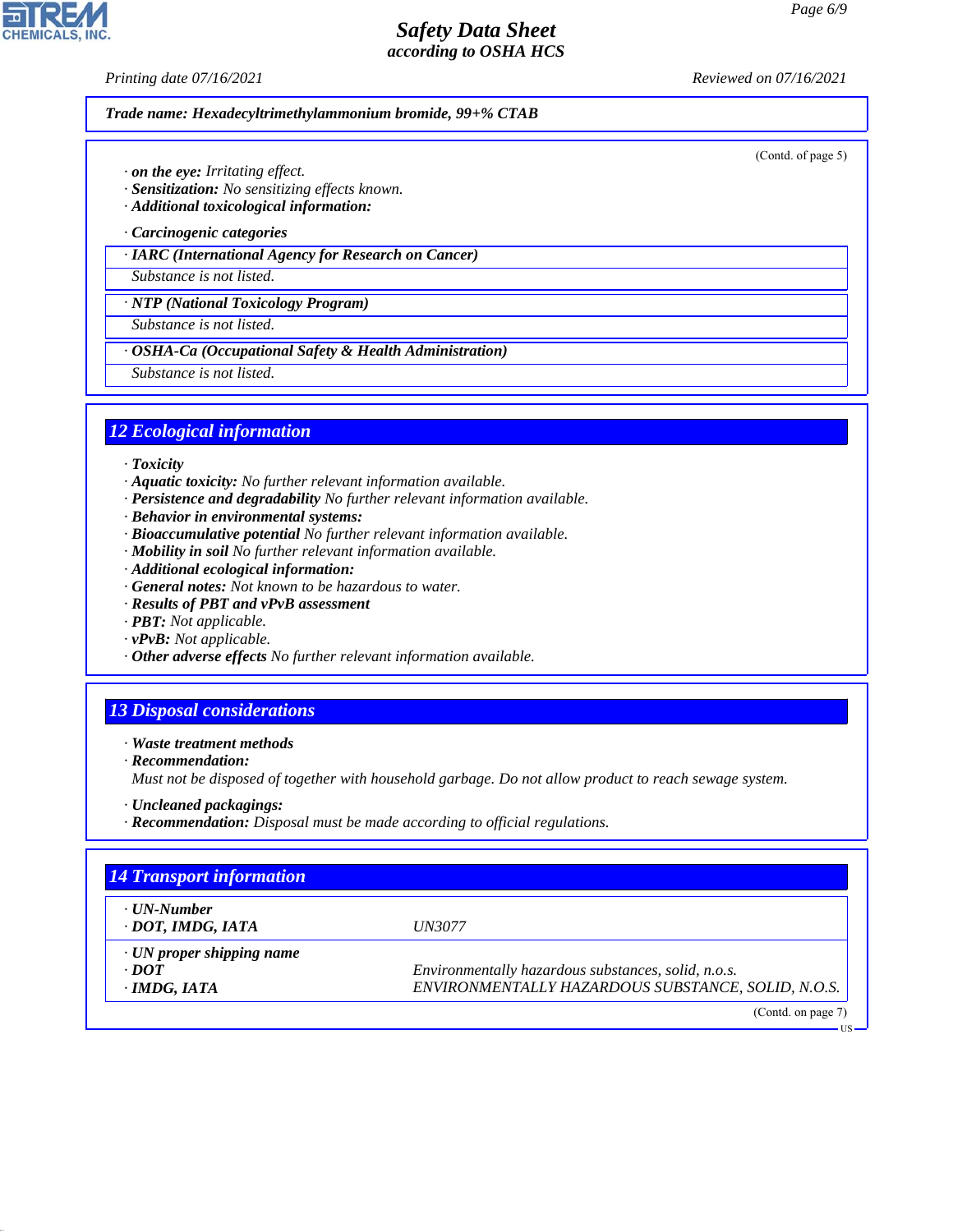$\overline{\mathbf{r}}$ 

**CHEMICALS, INC.** 

*Printing date 07/16/2021 Reviewed on 07/16/2021*

|                                            | (Contd. of page 6)                                                        |
|--------------------------------------------|---------------------------------------------------------------------------|
| · Transport hazard class(es)               |                                                                           |
| · DOT, IMDG, IATA                          |                                                                           |
|                                            |                                                                           |
| - Class                                    | 9 Miscellaneous dangerous substances and articles                         |
| · Label                                    | 9                                                                         |
| · Packing group                            |                                                                           |
| · DOT, IMDG, IATA                          | III                                                                       |
| · Environmental hazards:                   |                                                                           |
| · Marine pollutant:                        | No                                                                        |
| · Special precautions for user             | Warning: Miscellaneous dangerous substances and articles                  |
| · EMS Number:                              | $F-A, S-F$                                                                |
| · Stowage Category                         | $\overline{A}$                                                            |
| · Stowage Code                             | SW23 When transported in BK3 bulk container, see 7.6.2.12 and<br>7.7.3.9. |
| Transport in bulk according to Annex II of |                                                                           |
| <b>MARPOL73/78 and the IBC Code</b>        | Not applicable.                                                           |
| · Transport/Additional information:        |                                                                           |
| $\cdot$ DOT                                |                                                                           |
| · Quantity limitations                     | On passenger aircraft/rail: No limit                                      |
|                                            | On cargo aircraft only: No limit                                          |
| · UN "Model Regulation":                   | UN 3077 ENVIRONMENTALLY HAZARDOUS SUBSTANCES,                             |
|                                            | SOLID, N.O.S., 9, III                                                     |

# *15 Regulatory information*

*· Safety, health and environmental regulations/legislation specific for the substance or mixture · Sara*

*· Section 355 (extremely hazardous substances): Substance is not listed. · Section 313 (Specific toxic chemical listings): Substance is not listed. · TSCA (Toxic Substances Control Act): Substance is listed. · Proposition 65 · Chemicals known to cause cancer: Substance is not listed. · Chemicals known to cause reproductive toxicity for females: Substance is not listed.*

*· Chemicals known to cause reproductive toxicity for males:*

*Substance is not listed.*

44.1.1

(Contd. on page 8)

US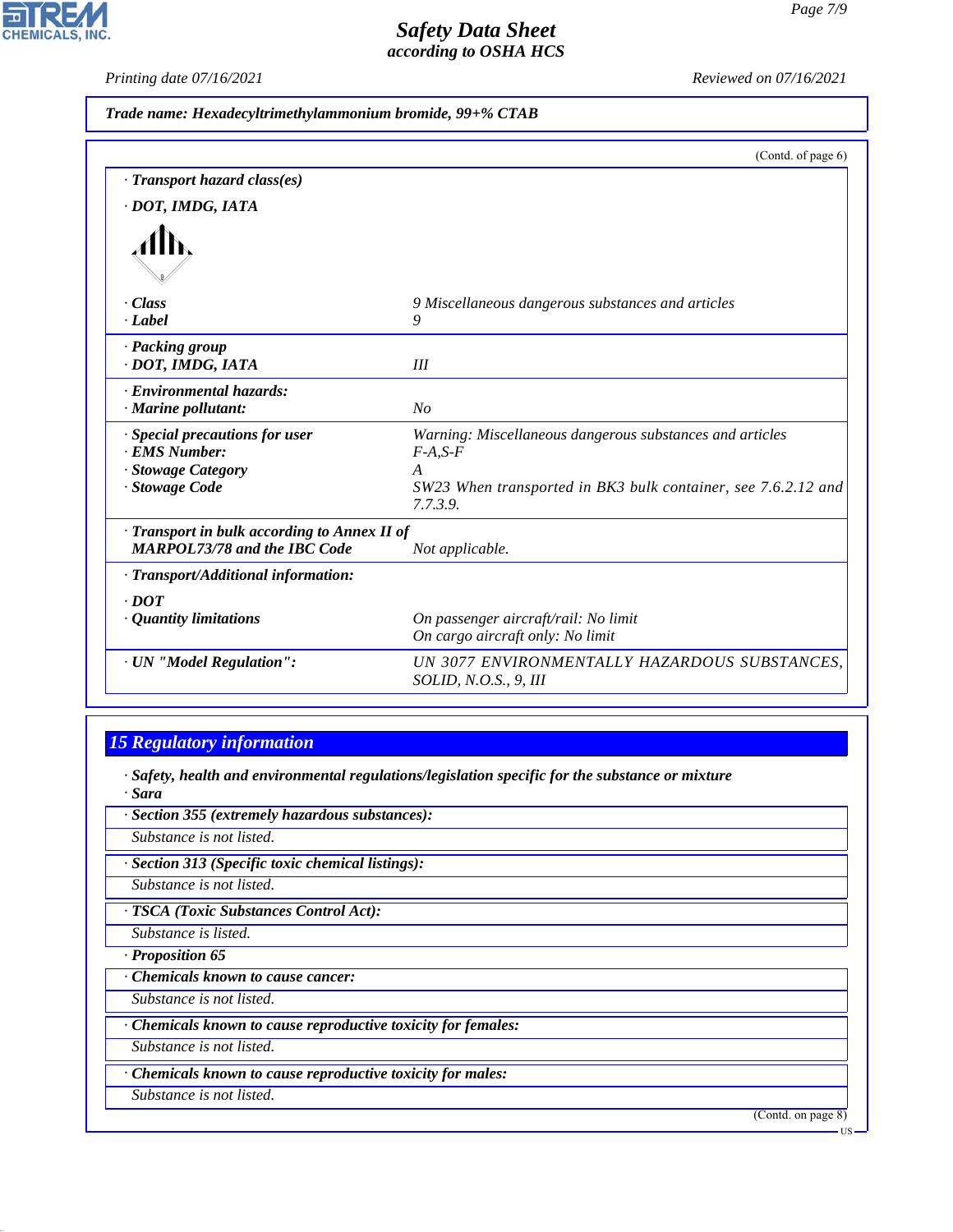

*Trade name: Hexadecyltrimethylammonium bromide, 99+% CTAB*

(Contd. of page 7)

*· Chemicals known to cause developmental toxicity:*

*Substance is not listed.*

*· Carcinogenic categories*

*· EPA (Environmental Protection Agency)*

*Substance is not listed.*

*· TLV (Threshold Limit Value established by ACGIH)*

*Substance is not listed.*

*· NIOSH-Ca (National Institute for Occupational Safety and Health)*

*Substance is not listed.*

#### *· GHS label elements*

*The substance is classified and labeled according to the Globally Harmonized System (GHS).*

*· Hazard pictograms*



*· Signal word Warning*

*· Hazard-determining components of labeling: cetrimonium bromide · Hazard statements*

- *H302 Harmful if swallowed.*
- *H315 Causes skin irritation.*

*H319 Causes serious eye irritation.*

*H335 May cause respiratory irritation.*

*· Precautionary statements*

| P280 | Wear protective gloves/protective clothing/eye protection/face protection. |
|------|----------------------------------------------------------------------------|
|------|----------------------------------------------------------------------------|

- *P261 Avoid breathing dust/fume/gas/mist/vapors/spray*
- *P305+P351+P338 If in eyes: Rinse cautiously with water for several minutes. Remove contact lenses, if present and easy to do. Continue rinsing.*
- *P304+P340 IF INHALED: Remove person to fresh air and keep comfortable for breathing.*
- *P403+P233 Store in a well-ventilated place. Keep container tightly closed. P501 Dispose of contents/container in accordance with local/regional/national/international regulations.*

*· Chemical safety assessment: A Chemical Safety Assessment has not been carried out.*

### *16 Other information*

44.1.1

*This information is based on our present knowledge. However, this shall not constitute a guarantee for any specific product features and shall not establish a legally valid contractual relationship.*

*· Department issuing SDS: Technical Department.*

- *· Contact: Technical Director*
- *· Date of preparation / last revision 07/16/2021 / -*
- *· Abbreviations and acronyms:*

*ADR: Accord européen sur le transport des marchandises dangereuses par Route (European Agreement concerning the International Carriage of Dangerous Goods by Road)*

*IMDG: International Maritime Code for Dangerous Goods*

*DOT: US Department of Transportation IATA: International Air Transport Association*

*ACGIH: American Conference of Governmental Industrial Hygienists*

(Contd. on page 9)

US